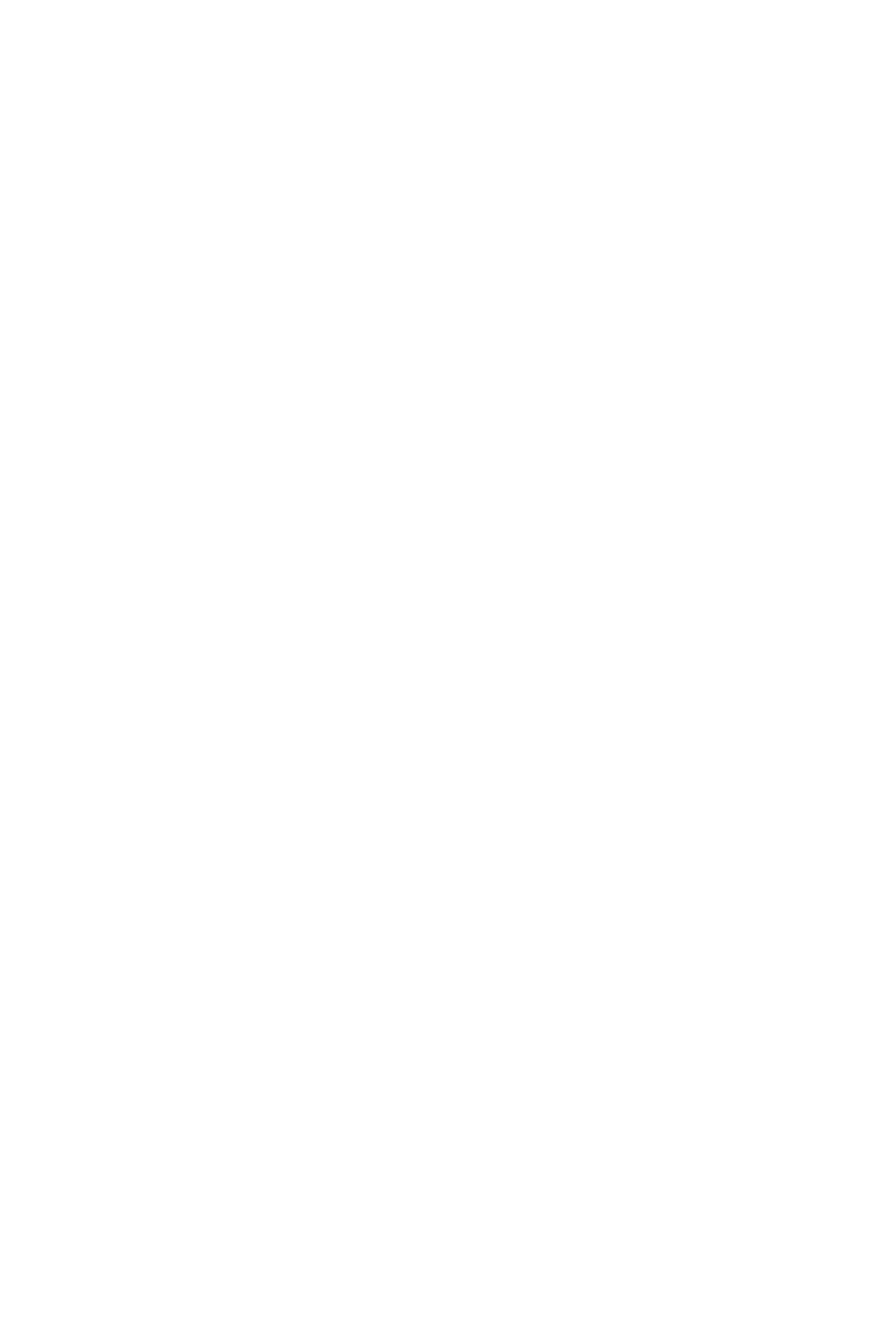# Masculinity, Motherhood, and **Mockery**

Psychoanalyzing Culture and the Iatmul Naven Rite in New Guinea

Eric Kline Silverman

Ann ArborTHE UNIVERSITY OF MICHIGAN PRESS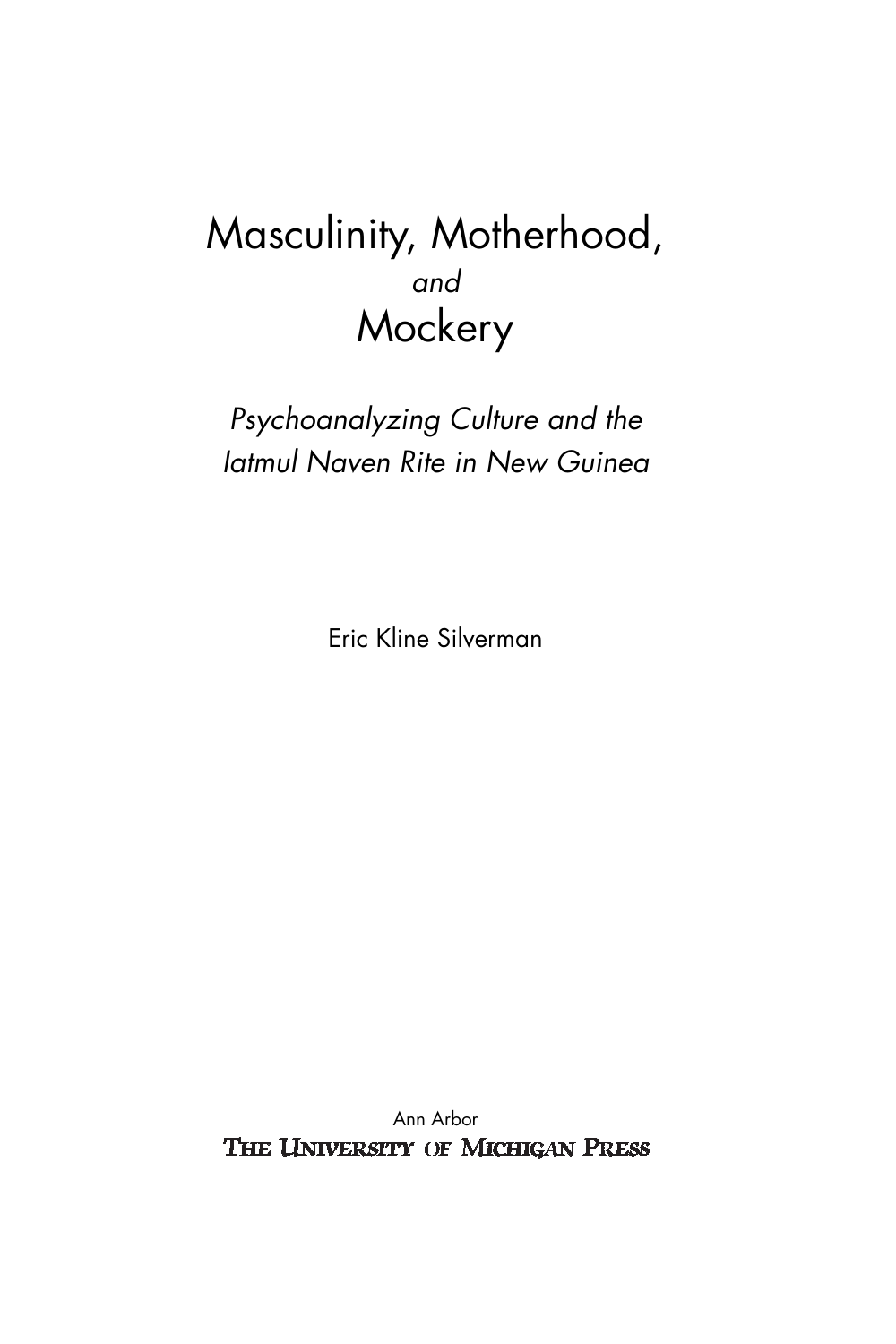Copyright © by the University of Michigan 2001 All rights reserved Published in the United States of America by The University of Michigan Press Manufactured in the United States of America  $@$  Printed on acid-free paper

2004 2003 2002 2001 4 3 2 1

No part of this publication may be reproduced, stored in a retrieval system, or transmitted in any form or by any means, electronic, mechanical, or otherwise, without the written permission of the publisher.

*A CIP catalog record for this book is available from the British Library.*

Library of Congress Cataloging-in-Publication Data

Silverman, Eric Kline.

Masculinity, motherhood, and mockery : psychoanalyzing culture and the Iatmul Naven rite in New Guinea / Eric Kline Silverman. p. cm. Includes bibliographical references and index. isbn 0-472-09757-1 (cloth : alk. paper) — isbn 0-472-06757-5 (pbk. : alk. paper) 1. Naven (Iatmul rite)—Papua New Guinea—Tambanum. 2. Iatmul (Papua New Guinea people)—Rites and ceremonies. 3. Iatmul (Papua New Guinea people)—Kinship. 4. Iatmul (Papua New Guinea people)—Psychology. 5. Women, Iatmul—Social conditions. 6. Masculinity—Papua New Guinea—Tambanum. 7. Motherhood—Papua New Guinea—Tambanum. 8. Patrilineal kinship—Papua New Guinea— Tambanum. 9. Ceremonial exchange—Papua New Guinea—Tambanum. 10. Tambanum (Papua New Guinea)—Social life and customs. I. Title. du740.42 .s57 2001 306'.089'9912—dc21 2001000383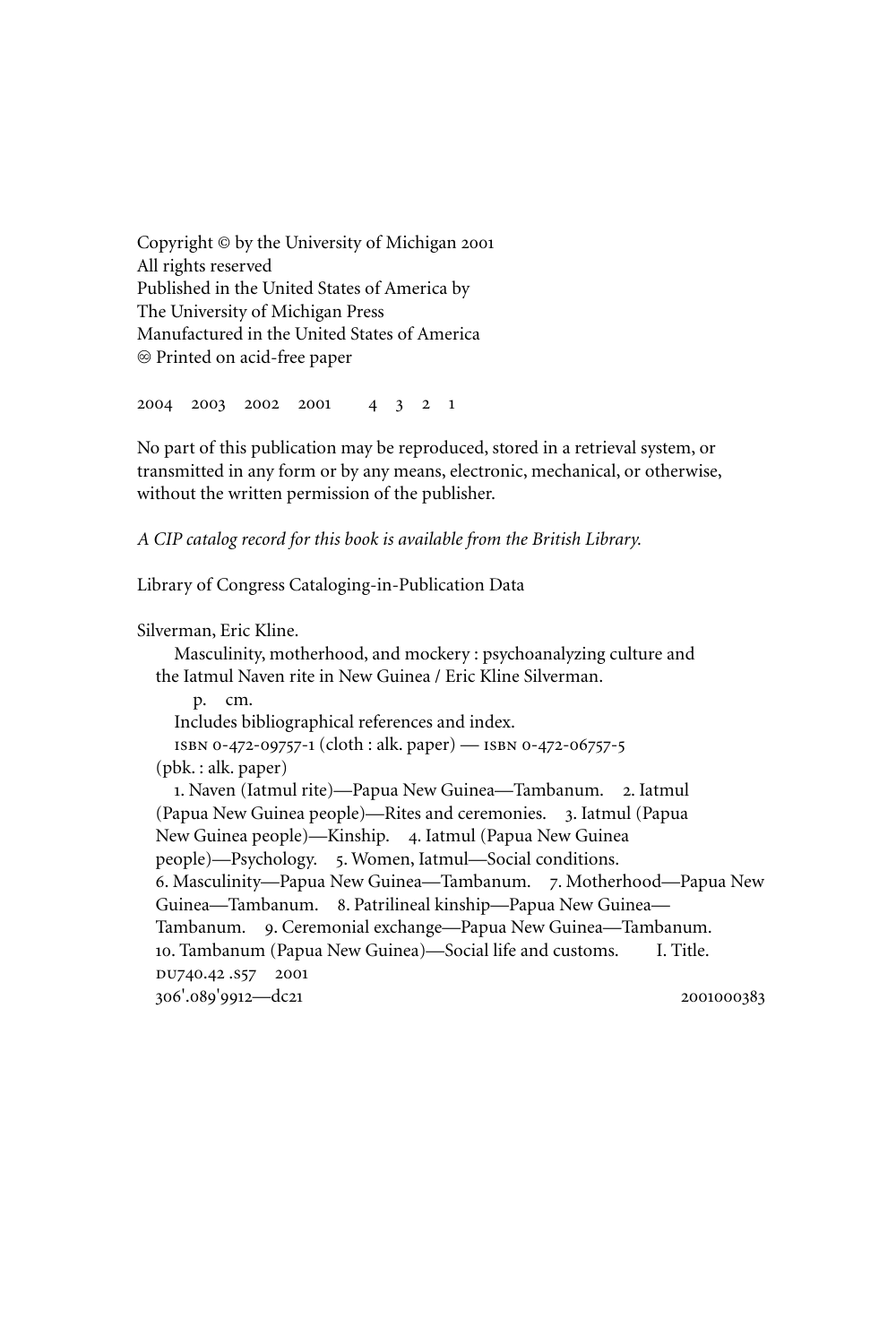*For Andrea. And for Sam and Zoe.*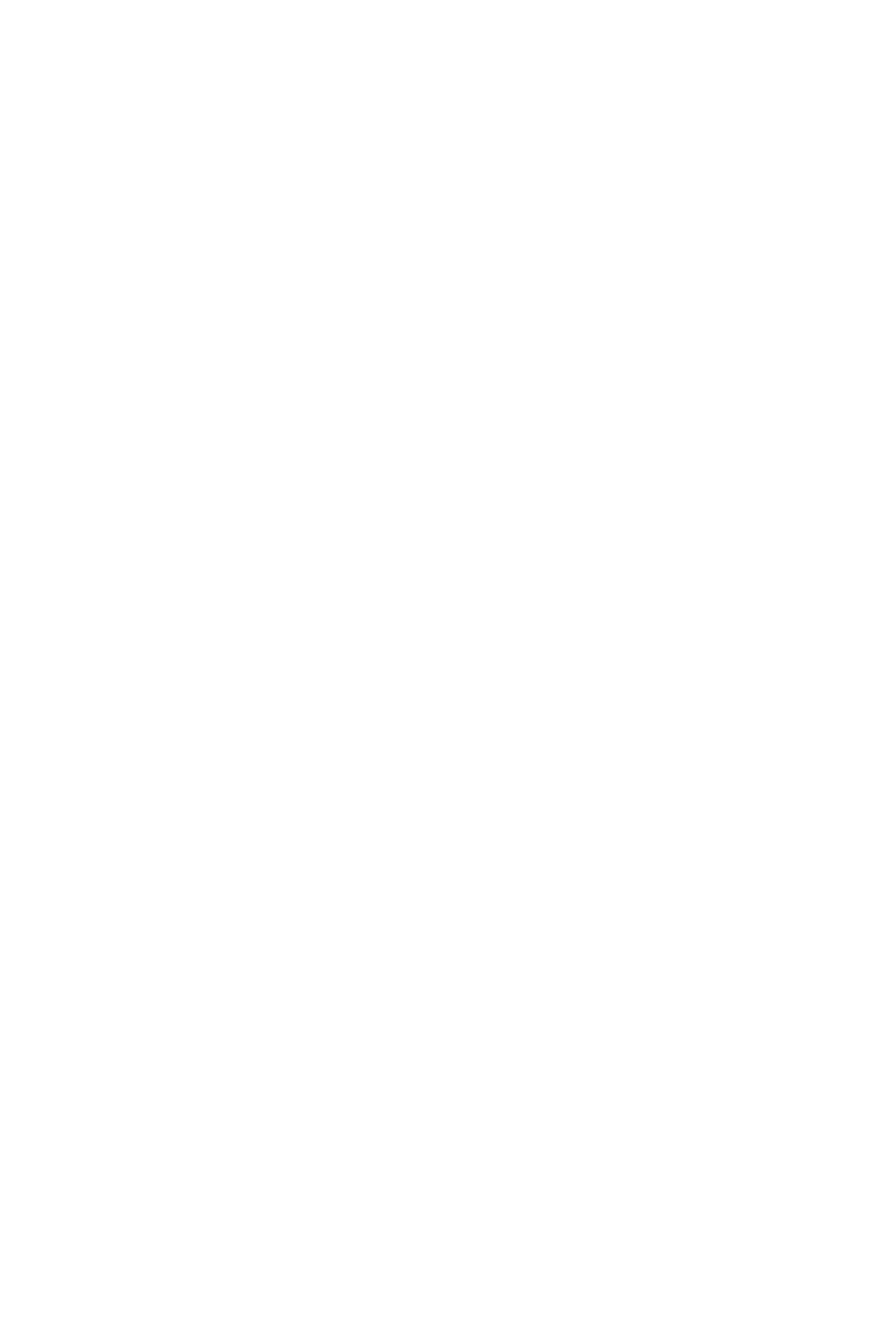### **Contents**

*List of Illustrations* ix *Acknowledgments* xi *A Note to Readers* xv 1 Introduction: The Grotesque and the Moral 1 PART 1: COSMIC MASCULINITY 2 Food and Floods 15 3 Cosmic Bodies and Mythic Genders 27 4 Human Bodies 47 5 The Architectural Grotesque 64 PART 2: SOCIAL MASCULINITY 6 A Symbolic Forest of Kin 83 7 Oedipus in the Sepik 100 8 The Shame of Masculinity 116 PART 3: RITUAL MASCULINITY 9 Men and the Maternal Dialogics of Naven 133 10 Conclusion: Naven and the Pathos of Masculinity 159 Epilogue: Masculinity beyond the Sepik 174 *Notes* 179 *References* 203 *Index* 233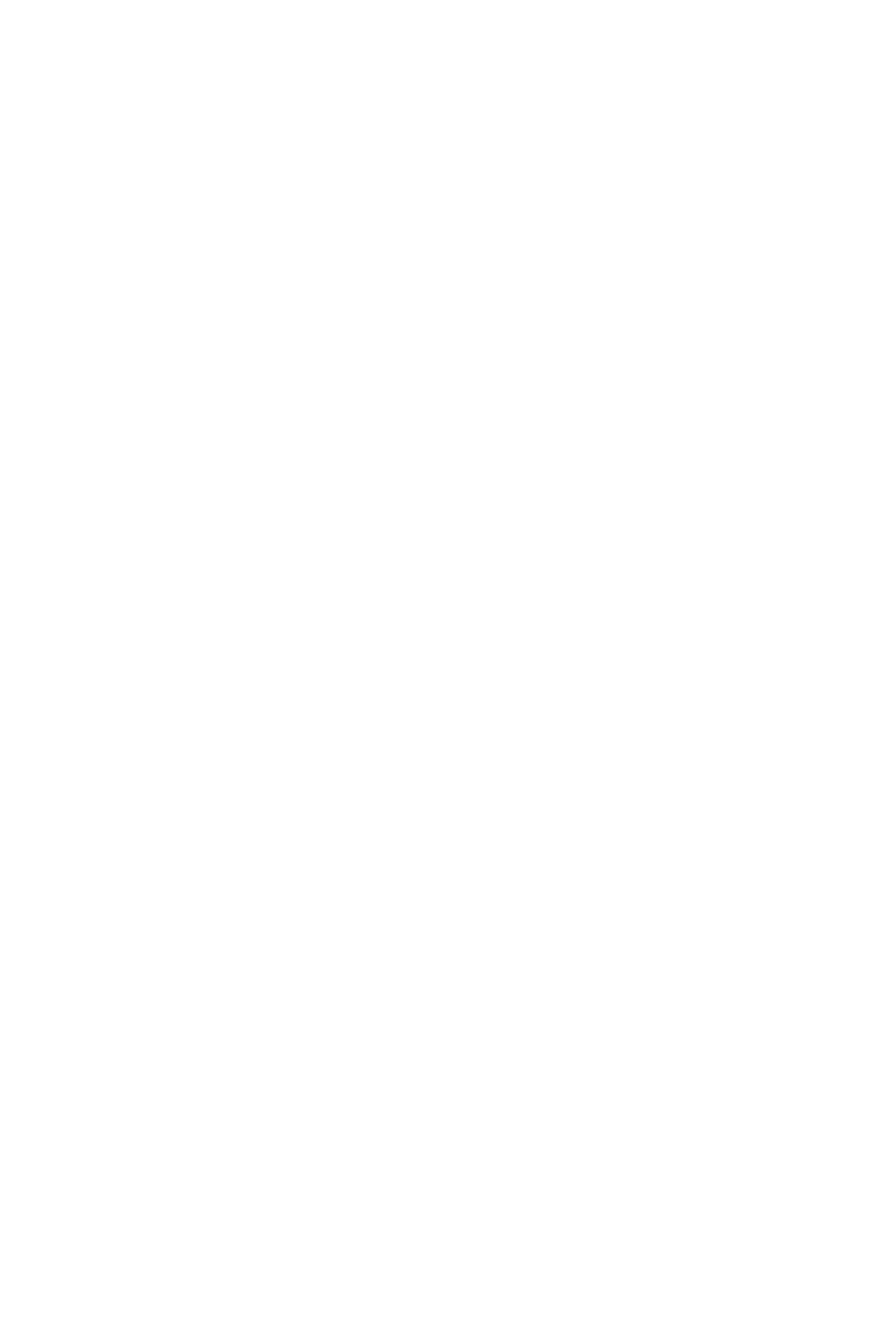# Illustrations

#### MAP

1 Sepik region of Papua New Guinea 16

#### **FIGURES**

1 Processing sago 19

2 Flute playing in the forest 34

3 The men's house 44

4 A house "mother" 65

5 A healthy gift of jewelry 93

6 Iai marriage and the repetition of names 107

7 The oedipal triangulation of iai marriage 108

8 Giving gifts after a naven ceremony 134

9 Mothers frolicking in a canoe 143

10 Honorific mud smearing 147

11 Women dance a naven with a spirit 153

12 The performance of nggariik 160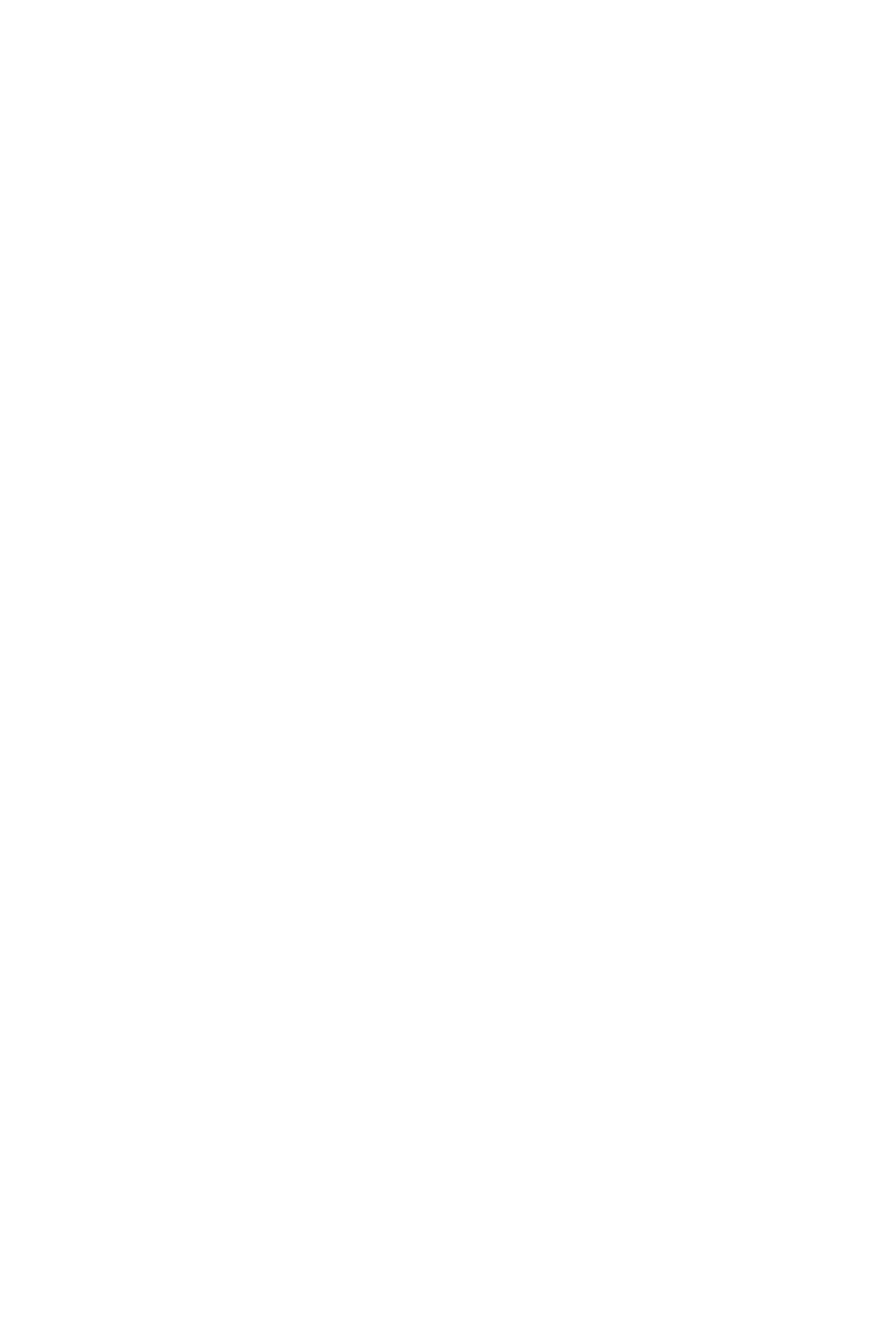### Acknowledgments

My greatest debt, for which I am both grateful and humbled, is to the very people whose conversations and lives I have tried to interpret: the men and women of Tambunum Village in the middle Sepik River, Papua New Guinea. Without their kindness, hospitality, unfaltering willingness to share their pains and passions, and, above all, extraordinary patience with my graceless presence and relentless questioning, none of this would have been possible. I can only hope that, after reading this book, they will greet my faults, as they did my successes, with good cheer. I wish I could think of an apt, or pithy, phrase that would adequately convey my deepest appreciation for the people of Tambunum—be it in English, tokpisin, the vernacular, or any other language for that matter. Alas, I am unable to do so.

I want to thank in particular various members of my adoptive household, including Yambukenandi, my father, and Agwi, my mother, who bestowed onto me the name of Kamikundiawan, or "one who talks like a fish"; Kara, Lecharimbo, Salapwaymbange, Salapwaymbo; Kamboi, Njoula, Miwai; Bonjoi, Mundjiindua, whose tragic death diminished the joy in the world, Tupwa, and Robina; among many others, both within the Kwongwomboli lineage and throughout the Shui Aimasa clan. Of my many teachers, I acknowledge, above all, Dmoiawan and Gamboromiawan. I also appreciate the erudition of Yambukenandi, Agumoimbange, Henry Wikwarlngawi, Linus Apingari, Biagimbange, Vaimuliawan, Karawusameli, Mendangumeli, and others. You have all taught me well. I hope I have proven to be a worthy student.

Fieldwork support was generously provided in 1988–90 by a Fulbright award and the Institute for Intercultural Studies. My return visit in 1994 was kindly aided by the Wenner-Gren Foundation for Anthropological Research and DePauw University. I received additional support during my graduate studies from the Department of Anthropology and the Graduate School of the University of Minnesota, including a Shevlin Fellowship and a Doctoral Dissertation Fellowship. More recently, DePauw University aided my research and writing through a Fisher Time-Out and various Faculty Development and Presidential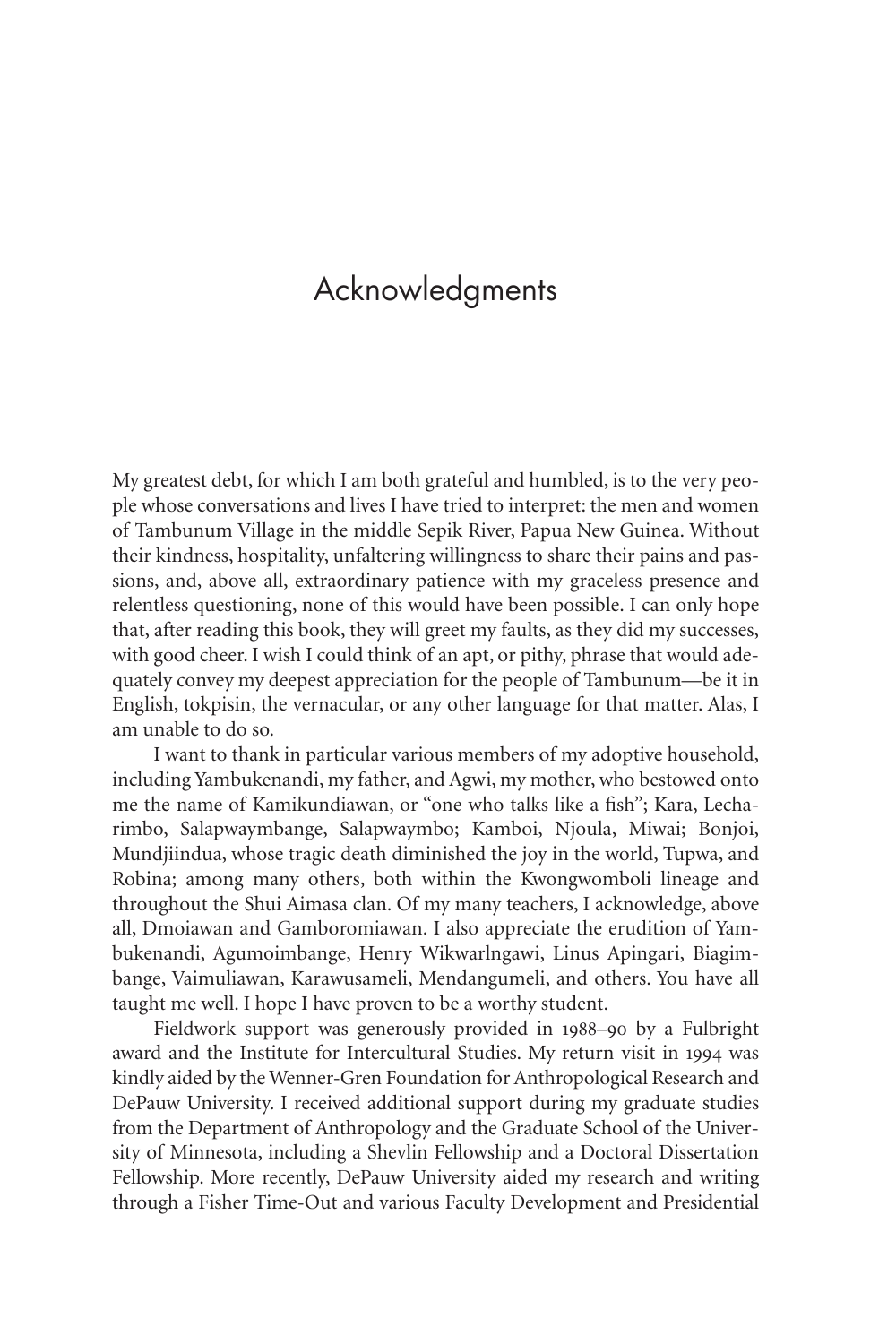Discretionary grants. In the field, my parents were an extraordinary source of unfaltering support and assistance, and I credit much of my education to them. Only through this generous financial and moral assistance have I been so fortunate to be able to pursue anthropology and the crossing of cultures.

In Papua New Guinea, many people and institutions aided my research and well-being: The East Sepik Provincial Government, the National Museum, Institute of Papua New Guinea Studies, Jan and Peter Barter and the crew of the *Melanesian Discoverer,* Mark Worth and Jim Elmslie, and Lawrie Bragge, all immediately come to mind. Prior to my initial fieldwork, I benefited from conversations with Rhoda Metraux, Douglas Newton (Metropolitan Museum of Art), Anthony Forge (Australian National University), and Meinhard Schuster, Brigitta Hauser-Schäublin, Florence Weiss, Milan Stanek, and Christian Kaufmann (Institute of Ethnology and the Museum of Ethnology, Basel).

Much of what I did, or did not, learn about anthropology occurred in Ford Hall, the former location of the Department of Anthropology at the University of Minnesota. Of my many teachers, I am particularly indebted to Gene Ogan's compassionate morality, theoretical judiciousness, and sweeping knowledge of Pacific anthropology. I continue to draw from John Ingham's psychological and psychoanalytic insights. Above all, I thank David Lipset, who proposed that I conduct fieldwork in the Sepik, suggested Tambunum, introduced me to the work of Bateson, supervised my doctoral dissertation, and aided me during moments of unforeseen difficulties in Wewak, prior to my arrival in the village. Our conversations about Bakhtin and Sepik ethnology have been an ongoing source of inspiration. I also wish to acknowledge dialogue with other Sepik anthropologists who have clarified various aspects of my thinking, or sought to do so, including Kathleen Barlow, Paul Roscoe, Nancy Lutkehaus, and Borut Telban.

Various portions of this manuscript were also enhanced by the opportunities to present papers at the Department of Anthropology, University of Hawaii; Australian National University; numerous classes at DePauw University; and annual meetings of the Association for Social Anthropology in Oceania and the American Anthropological Association. The Department of Anthropology at Brandeis University kindly lent me office space during summer 1995. I am also grateful to Michael Houseman and Carlo Severi for sending me a draft of their 1998 book about the naven rite and to Bernard Juillerat who did likewise with his 1999 article. By discussing my research and, in the case of the former, by differing, both of these publications encouraged me to refine my thinking.

M. Catherine Bateson and the Institute for Intercultural Studies kindly granted me permission to quote from Gregory Bateson's unpublished Iatmul **fieldnotes** 

Gilbert Herdt read a prior draft of this book and offered helpful advice. So, too, did two anonymous reviewers. I hope they are pleased with the results.

Susan McDowell and Edith Welliver kindly assisted my comprehension of German with their superb translations. I also hail various colleagues at DePauw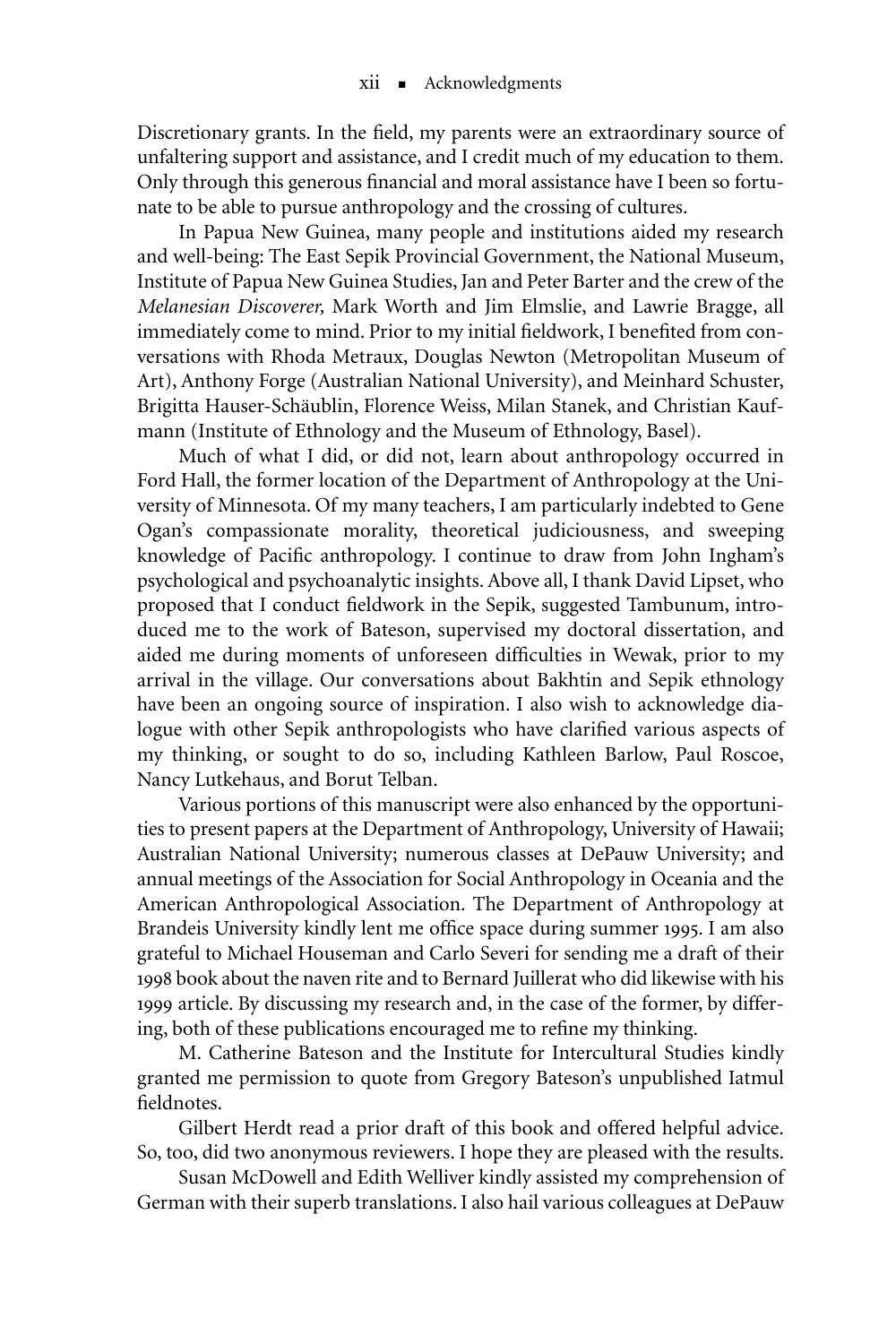University who provided intellectual stimulation and jovial conviviality; you know who you are. John M. Hollingsworth, Staff Cartographer of Indiana University, drew the fine map. The photos are all my own, taken in Tambunum in 1988–1990 and 1994; many of them were kindly developed by the Australian Museum.

At the University of Michigan Press, I acknowledge the patience and advice of Susan Whitlock and especially Ingrid Erickson.

Finally, for the simple reason that no dedication will ever suffice, I want to recognize again the innumerable contributions of Andrea and our two children, Sam and Zoe. They have enhanced this book and my own understanding of the human experience in more ways than they know. Sam and Zoe in particular have taught me that any analysis of culture that is devoid of a sense of its joys and wonders is truly banal. If there is a lesson here, it is you who have shown it to me.